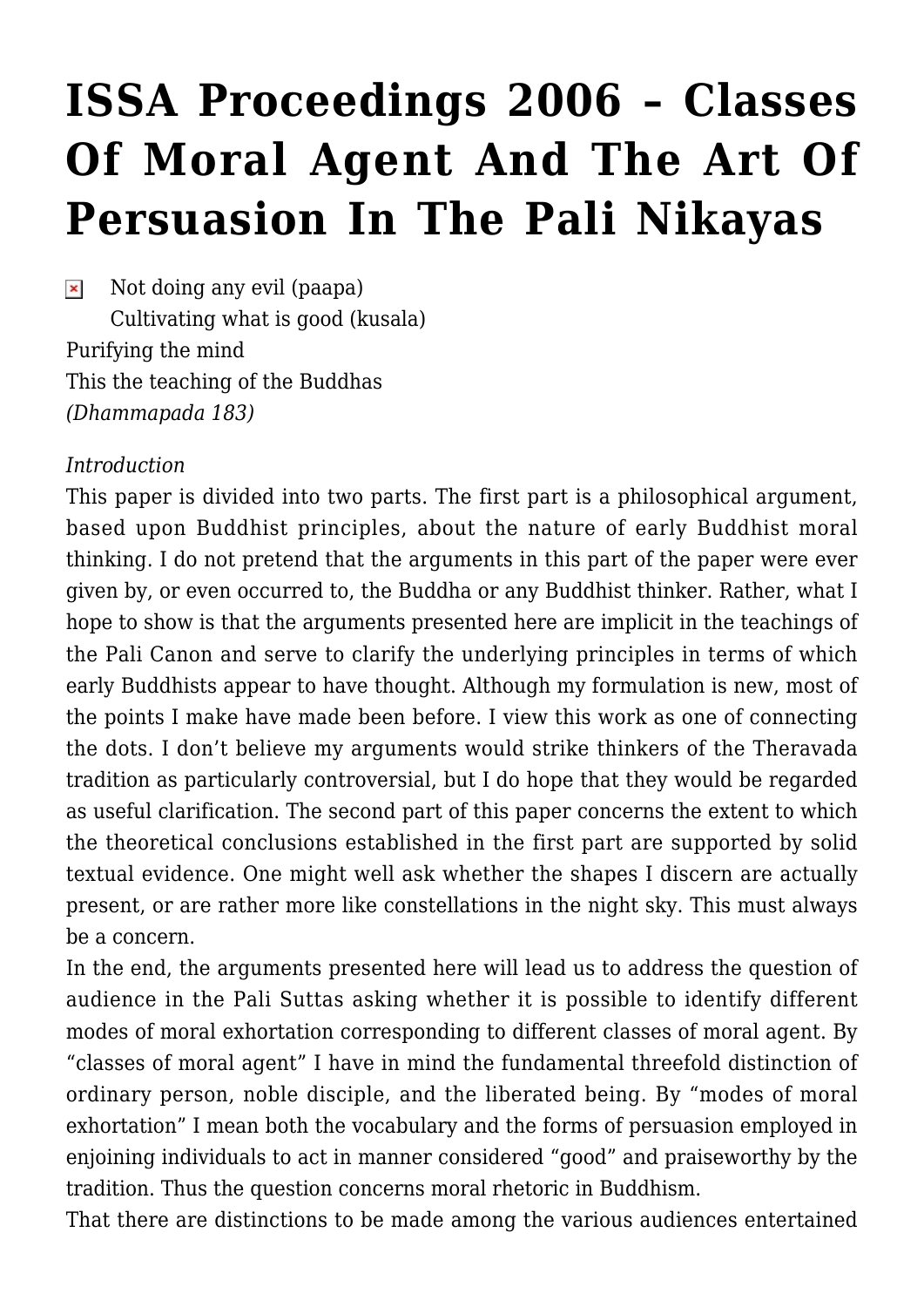by the Buddha and his immediate circle is clear enough. One has only to think of the division between bhikkhus and bhikkhunis on the one hand and members of the laity on the other, as well as the many wanderers and ascetics who the Buddha engages in dialogue.

But in this paper we are particularly concerned with the classification of persons according to their proximity to nirvaa.na. As is well known, aside from the Tathaagata himself, there are the three basic classes of person listed at numerous points in the Pali Canon. There is, first of all, the ordinary person (puthujjana), one who has not experienced the life-transforming insight into selflessness that alone guarantees liberation. Secondly, there is the noble disciple (sekha), who has had this experience – this first intimation of nirvaa.na, and who is, as a consequence assured of final liberation in a maximum of seven lives. He is one who has entered the supramundane path. **[i]** Finally there is the liberated being (arahat), who has not only eliminated the wrong view of "self" but also entirely eradicated even the subtlest traces of the inclinations towards craving and conceit to which a lingering sense of self may be attached, and upon the basis of which rebirth occurs. **[ii]** It is my view that to properly understand Buddhist moral thinking, and therefore Buddhist moral discourse, moral conduct (siila) in early Buddhism must be analyzed in relation to these different classes of person. Why?

The prima facie response is that just as persons can be distinguished on the basis of their proximity to nirvaa.na, spiritual purity and insight, so too there must be theoretical differences in connection with their inner moral lives. If their subjective worlds differ, it is only natural that their respective experiences of moral conduct will also differ. The central idea, then, is that differences in spiritual development affect the phenomenology, and therefore the correct description, of the moral conduct associated with each kind of agent. Although this suggestion seems reasonable, it requires further justification.

### *Part 1: Theoretical considerations*

In an earlier paper (Adam 2005) I have gone some way towards providing such a justification in the context of an ongoing debate in the field of Buddhist ethics (Keown 1992, Harvey 2000, Velez de Cea 2004). The discussion concerns the language of "goodness" employed in the Pali Canon. There exist two distinct yet related vocabularies used in describing good action, namely, those of merit (puñña) and wholesomeness (kusala). Meritorious actions are actions that cause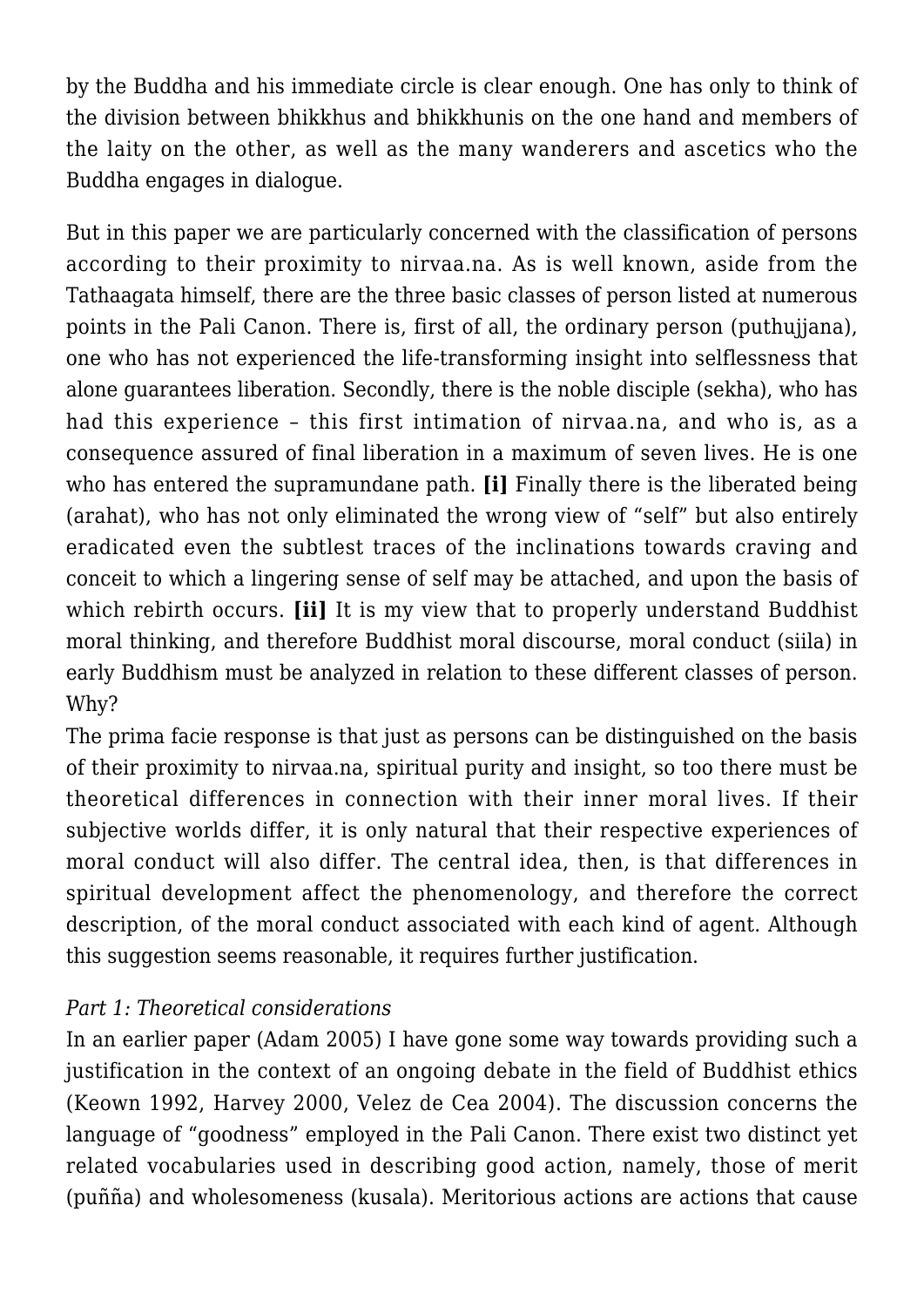pleasant, enjoyable future experiences; in the Indian worldview they are particularly associated with favorable rebirths in sa.msaara. Wholesome actions, on the other hand, are characterized by naturally positive, healthy qualities (dhammas) conducive to the attainment of nirvaa.na. Hence kusala is also translated as "skilful" – such conduct arises from wisdom and leads to awakening. Indeed, the Buddha himself  $-$  the very embodiment of skill  $-$  is sometimes characterized as possessing kusala qualities:

"The Tathaagata. . . has abandoned all unwholesome states (akusaladhamma) and is possessed of states that are wholesome (kusala)" **[iii]**

Because of the association of the term kusala with awakening and nirvaa.na, such actions have been called "nirvanic" by some scholars working in the field of Buddhist ethics (Keown 1992).

Now various analyses have been given of the relationship obtaining between kusala and puñña, but none have proven very satisfactory. Clearly there is a conceptual tension here: on the one hand we have a term for "good" whose principal association is with the result of favorable rebirths in sa.msaara; on the other we have a term for "good" associated with the result which is the end of rebirths, nirvaa.na. On the surface then, the two terms seem to be diametrically opposed.

This twin ethical structure has been the topic of anthropological research in Buddhist societies. Winston L. King (1964: 89-90) appears to have been among the first to clearly articulate this notion of a radical split between two parallel value systems in Buddhist societies – one lay, one monastic. **[iv]** Spiro (1971) followed suit – explicitly connecting the ontological division between sa.msaara and nirvaa.na to two distinct value systems (66-70). Although Spiro grounds many of his arguments on empirical observations of actual behavior in the social context, he also identifies the discourses of kusala and puñña as the terminological basis for this theoretical division (Spiro 97-98). I will have more to say about the so-called King-Spiro hypothesis towards the close of this paper.

From a logical point of view the relationship between these two terms could take one of five forms, which are easily depicted with Venn diagrams.

- 1. Puñña and kusala could each refer to entirely different sets of phenomena.
- 2. Puñña and kusala could refer to exactly the same set of phenomena.
- 3. Puñña could be a subset of kusala.
- 4. Kusala could be a subset of puñña.
- 5 While sharing some common members, both kusala and puñña could each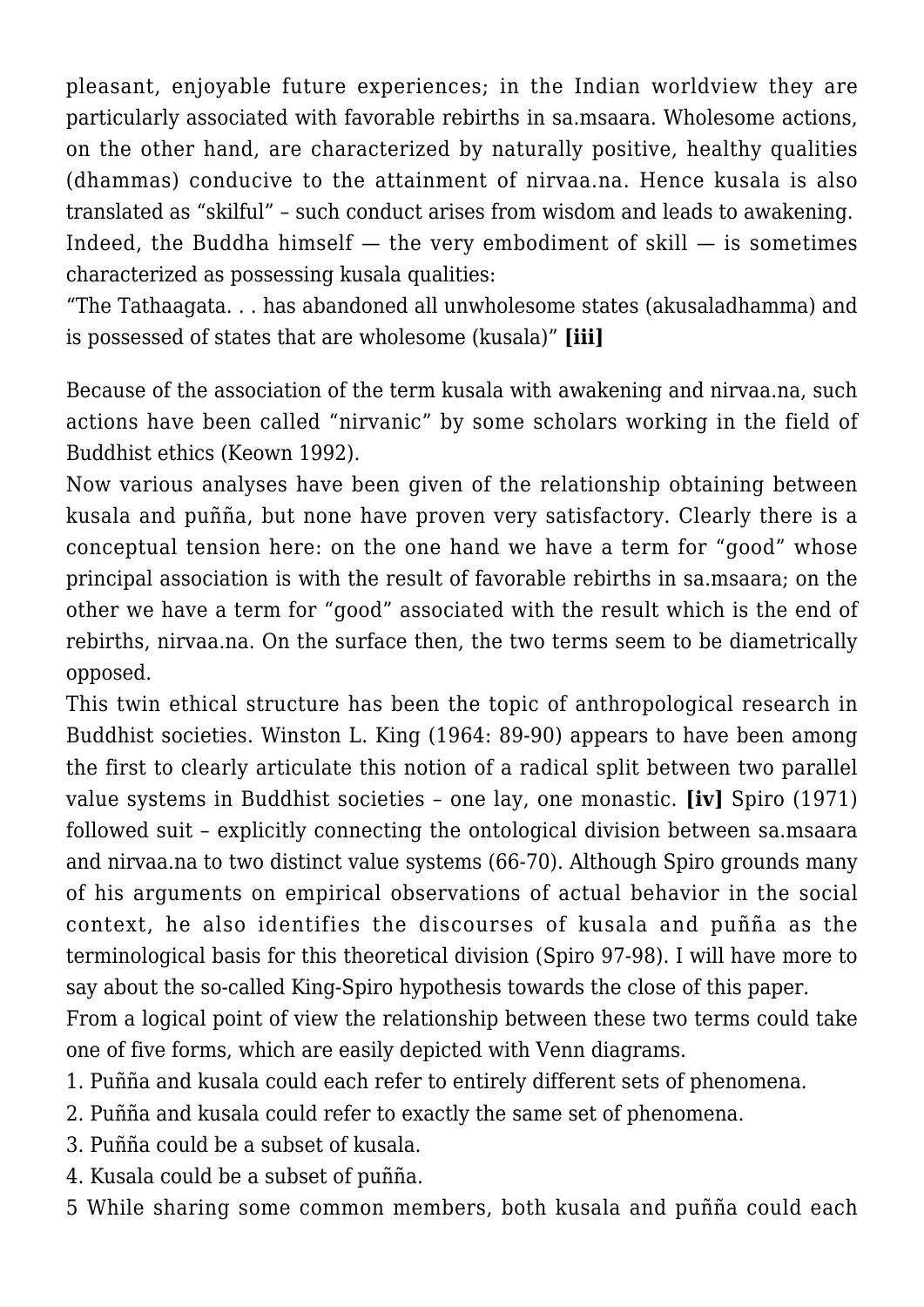encompass some members not included in the other.

So how do we decide?

The first logical consideration that appears germane is the fact that puñña and kusala are both positive moral terms and each has its negative opposite:

A. puñña and apuñña (paapa): meritorious and detrimental (merit and demerit)

B. kusala and akusala: wholesome and unwholesome (the skillful and unskillful)

In order to clarify the relationship between these two pairs of antonyms it is helpful to introduce a third, neutral pair, which can serve as a kind of heuristic device. In fact this tool was first introduced by the Buddha himself in order to explain the nature of action in general; it is, therefore, highly relevant to any attempt at framing a theory of Buddhist ethics in Buddhist rather than western philosophical terms.

C. sukka and ka.nha: bright and dark (white and black, positive and negative, pure and impure, good and evil)

In the Kukkuravatika Sutta the Buddha describes human action as divisible into four logical categories based on this pair **[v]**. Actions may be:

- (1) dark with dark result;
- (2) bright with bright result;
- (3) both dark and bright and with dark and bright result;

(4) neither dark nor bright, neither dark nor bright in result, the action that leads to the destruction of actions.

How does this schema relate to Pairs A and B?

Initially, the first three of these four categories seem to correspond to the "samsaric" pair, A: puñña and apuñña. This seems to fit the context: the Kukkuravatika Sutta is the Buddha's reply to two ascetics concerned with their fate in the afterlife. (One has chosen to undertake a practice of imitating the behavior of a dog, the other is copying the conduct of an ox). The fourth category, on the other hand, seems to be referring to actions that lead to the "destruction of actions" or nirvaa.na, and hence to be especially linked to the term kusala of Pair B.

Thus for categories 1 through 3: dark actions cause dark, unpleasant results in one's future experience; bright actions produce bright, pleasant results in one's future experience. Those with a mixed nature lead to a mixed result. **[vi]** Thus: Category 1 is apuñña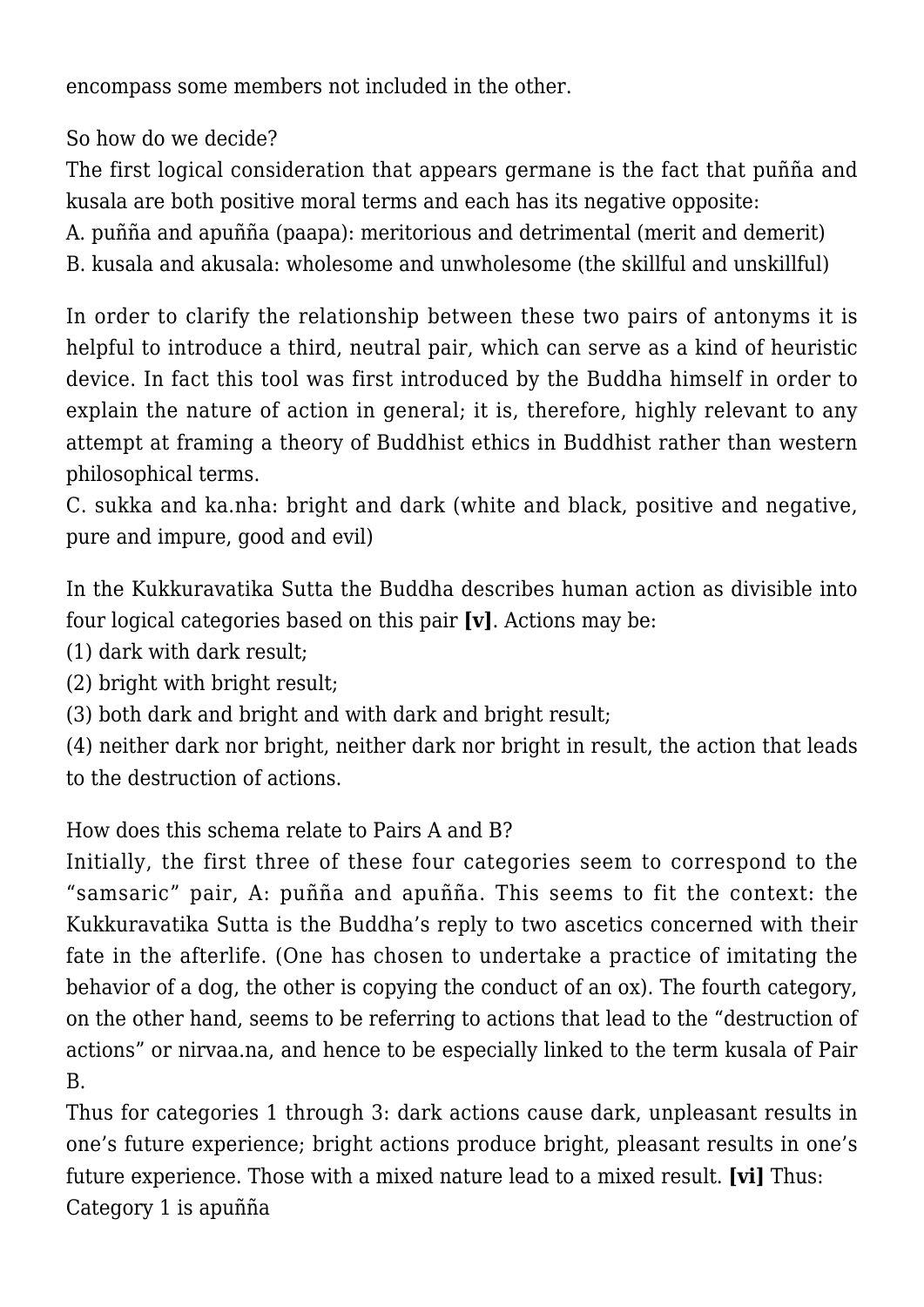Category 2 is puñña Category 3 is both puñña and apuñña

If we follow this analysis and exclusively identify categories 1 through 3 with Pair A, is it possible to maintain that Category 4 exclusively refers to kusala actions? Its description as action that leads to "the destruction of actions" does seem to be a clear allusion to the attainment of nirvaa.na. On this basis, the suggestion seems plausible.

On second glance, however, it does not appear satisfactory. For on this reading the term akusala seems to lack a referent. It might be suggested that that Categories 1-3 are all akusala, but this leads to the absurdity, in Buddhist terms, that meritorious actions (Category 2) are unwholesome. Obviously we need to back up in our analysis; somewhere we have gone astray.

Clearly there is something to the intuition that would associate the first three categories with Pair A. Given their clear formulation in terms of precedent and matching consequence it seems natural that they be associated with the notion of merit, and more generally, karma. Perhaps the problem lies in suggesting that that they do so exclusively. Is it possible that these three categories also refer to Pair B? This would resolve the issue of finding a referent for the term akusala (i.e. Category 1). Here I will argue that this is in fact the case, framing my argument in terms of an ongoing debate in the field of Buddhist ethics.

A number of scholars have convincingly argued that early Buddhism does not teach a form of consequentialism (e.g. Harvey 49) – this in spite of the regular appeal made to the consideration of consequences in assessing good and bad conduct. I think this is correct: the Buddha appears to have taught that morally positive actions (i.e. those that are good or right, etc) have positive results because they are positive; they are not considered positive because they have positive results. Morally negative actions have negative results because they are negative; they are not considered "negative" because that they have negative results.

Or in the terms of the Kukkuravattika Sutta, bright actions have bright experiential results because they are bright; they are not considered "bright" simply because they have bright experiential results. Dark actions have dark results in experience because they are dark; they are not considered "dark" in virtue of the fact that they have dark experiential results.

Actions have natures. Darkness and brightness are qualities of actions in and of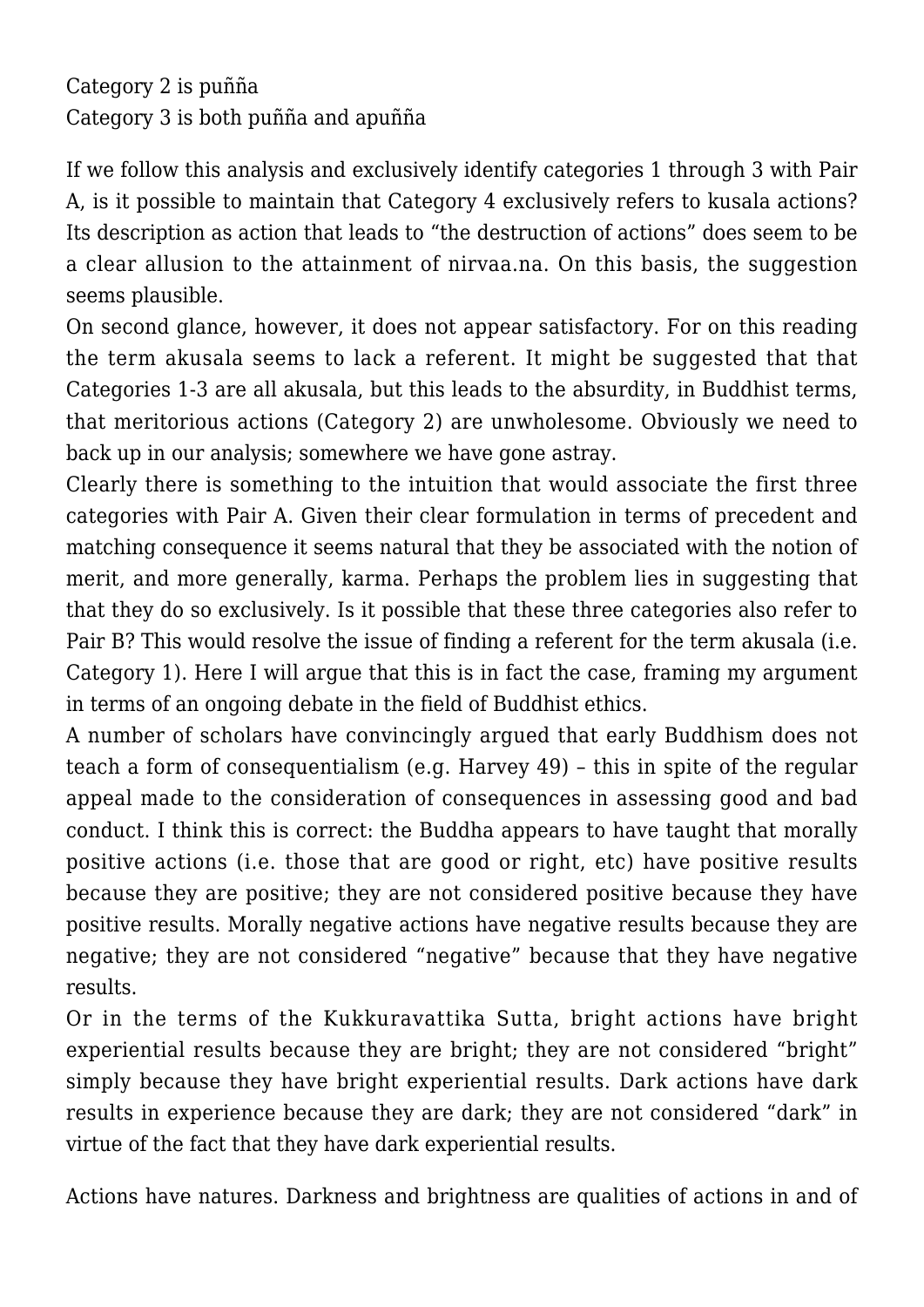themselves.

If this is so, it leads to the inevitable question as to what kind of quality is being referred to. In their most abstract sense sukka and ka.nha can be seen as mutually exclusive "positive" and "negative" poles of value. In the specific realm of moral discourse they thus refer to the "good" and the "bad," or even the "pure" and the "impure." But in point of fact, these terms are first and foremost "colour" terms related to the sense of sight: "bright and dark" or "white and black." Thus to label an action sukka or ka.nha is not simply to indicate its moral quality, it is to indicate the epistemic quality of the action in relation to the agent's mind vis-àvis spiritual vision and Awakening. In fact, it is the underlying state of mind characterizing one's intention that is the key factor determining the brightness or darkness of an action. Afflictive, unwholesome mental formations (i.e. those conditioned by greed, hatred, and delusion) are dark. They block insight. Wholesome mental formations (those based on generosity, love, and wisdom) are bright. They do not block insight.**[vii]**

In this context we need to recall that in Buddhist thinking the concept of "action" is understood in terms of the underlying volition or mental intention (cetanaa) of the agent. In one of the more commonly quoted passages of the Pali Canon (AN iii 415), the Buddha states: "It is intention, O Monks, that I call action; having formed the intention one performs acts by body, speech and mind." Thus every action, whether it be of body, speech or mind is defined in terms of its underlying intentional state.

With these considerations in mind Pair C can be seen as simultaneously referring to two aspects of a single underlying mental state, namely, the moral and the epistemic. These two aspects correspond to pairs A and B. A and B refer to exactly the same extensional set, but with diametrically opposed intensions, namely, the samsaric and the nirvanic. Pair A alludes to the experiential results of the action in sa.msaara. Pair B signifies the quality of the action with respect to insight and the possibility of nirvaa.na. Pair C brings sa.msaara and nirvaa.na together, simultaneously indicating the moral quality and the epistemic character of the action. **[viii]** The apparent conceptual gulf between the discourses of puñña and kusala is thereby eliminated. This analysis provides a strong theoretical basis for questioning the King-Spiro hypothesis. For the first three categories of action at least, these two terms turn out to be co-extensional. All kusala action is puñña and vice versa. The concept of sukka provides the missing link.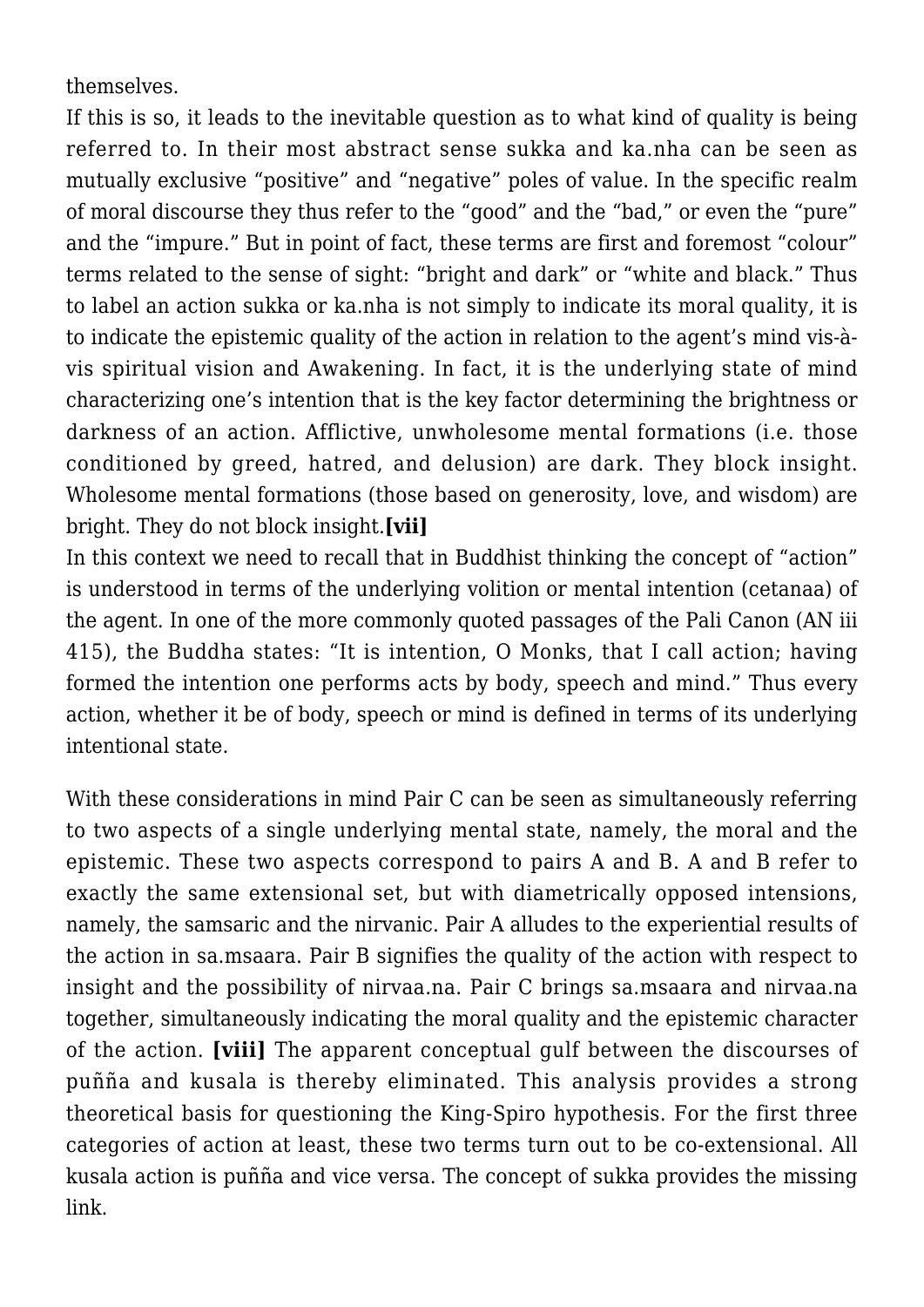In spite of this felicitous result, we have not yet addressed the riddle of the fourth category. Thus far we have only indicated that as a description of the path leading to nirvaa.na, it seems to be especially connected to the term kusala. Indeed, the language of kusala does predominate in accounts of the moral practices that lead to the final goal. Indeed the standard account of the path factor of right effort (sammaa-vaayaama) is that it is fourfold: the cultivation of wholesome mental states not present in the mind, the maintenance of wholesome states already present, the discouragement of unwholesome states present, and the resolution to keep in abeyance unwholesome states that are not present. Here, for example, is a brief description of a noble disciple who is practicing correctly: "[H]e is energetic in abandoning unwholesome states and in undertaking wholesome states; he is steadfast, firm in striving, not remiss in developing wholesome states." (MN 53 i 357)

This passage is taken from the Sekha Sutta a discourse specifically devoted to the portrayal of the disciple in higher training (sekha), the practitioner who is bound for nirvaa.na. It is clear that the term kusala is deeply implicated in the theoretical understanding of this particular class of spiritual actor. If we wish to maintain that there is also a special association between the term kusala and Category 4 action, then this would suggest that this fourth category is intended as a description of the conduct of the sekha. The action of a normal person (puthujjana) clearly does not fit the description of the fourth category, for it does not lead to "the destruction of actions".

As far as other possible agents for Category 4 actions go, at the other end of the spiritual spectrum is the Arahat. But he too would appear to be ruled out. For, by definition, an Arahat is one who has already achieved the destruction of actions. His conduct has no karmic effects whatsoever; he will not be reborn.

Thus it seems reasonable to suggest that the agent of Category 4 actions be someone in an intermediate position, a person who has entered the Noble Eightfold Path, who has had an initial intimation of the freedom of nirvaa.na, but who has not yet achieved it. The sekha fits that bill. This is indeed how the tradition itself understands the situation (Ñanamoli and Bodhi 1258, Payutto 76). The noble disciple's action is kusala.

But because our earlier analysis led us to conclude that kusala and puñña are coextensive terms in the realm of action, Category 2 actions, which are puñña and belong to the ordinary person, must also be kusala. This suggests that there must be two usages of kusala as an adjective describing actions: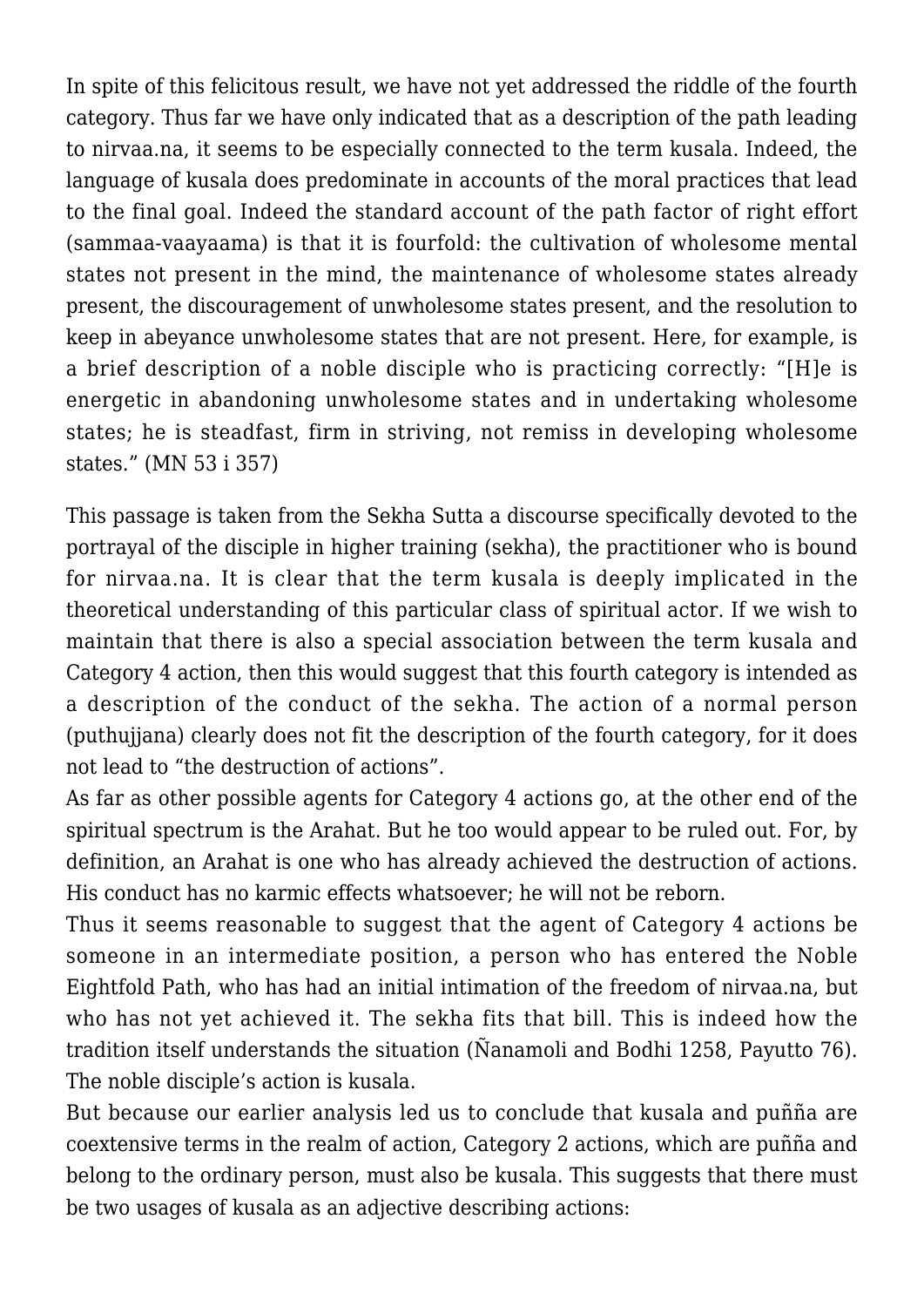Wholesome actions of Ordinary persons: bright and not dark (Category 2) Wholesome actions of Noble Disciples: not bright and not dark (Category 4)

Actions of both classes of agent are kusala, but only those of the ordinary person are "bright" (sukka).

Given this understanding it becomes possible and necessary to ask whether the Category 4 actions of the sekha are also puñña. The fact that they are actions (karma) suggests as much. Here I will argue that the actions of the noble disciple are in fact puñña, but in a manner that is rather different than those of the ordinary person.

To understand the peculiar status of the noble disciple's action qua puñña we can make use of a distinction recently suggested by Abraham Velez de Cea — between what he calls the "instrumental" and "teleological":

By instrumental actions I mean actions leading to favorable conditions for cultivating nirvanic virtues and by teleological I mean actions actually displaying nirvanic virtues or virtues characteristic of the Buddhist ideal of sainthood. (2004:128)

Now the notion that among actions there exists some such theoretical distinction to be made relative to the final goal of nirvaa.na is not original to Velez de Cea. We find a similar idea in the writing of King:

[T]here are some values, states of consciousness, and related modes of conduct that can be called intrinsically good because they themselves partake of the nature of Nibbana. Naturally such consciousness and conduct characterize the higher ranges of saintly attainment. But there are also what we may call instrumental and analogical goods, or those deeds and attitudes that lead to Nibbana, or are more like Nibbana than their opposites. (1964: 89)

Although these two writers differ on practically everything else, they nevertheless seem to be agreed that Buddhist ethical thinking rests upon a distinction between two basic kinds of actions, one which is merely instrumental to the attainment of the final goal and the other of which displays or "participates in" this goal. **[ix]** I agree that some such distinction should be made. But where I differ from these writers is in their assertion that the instrumental and the non-instrumental refer to two distinct sets of actions. All action is both teleological and instrumental.

The noble disciple's good actions are teleologically nirvanic (kusala), but they are also correctly viewed as instrumentally samsaric (puñña). The notion of "instrumentality" is here being understood as referring to the unintended effects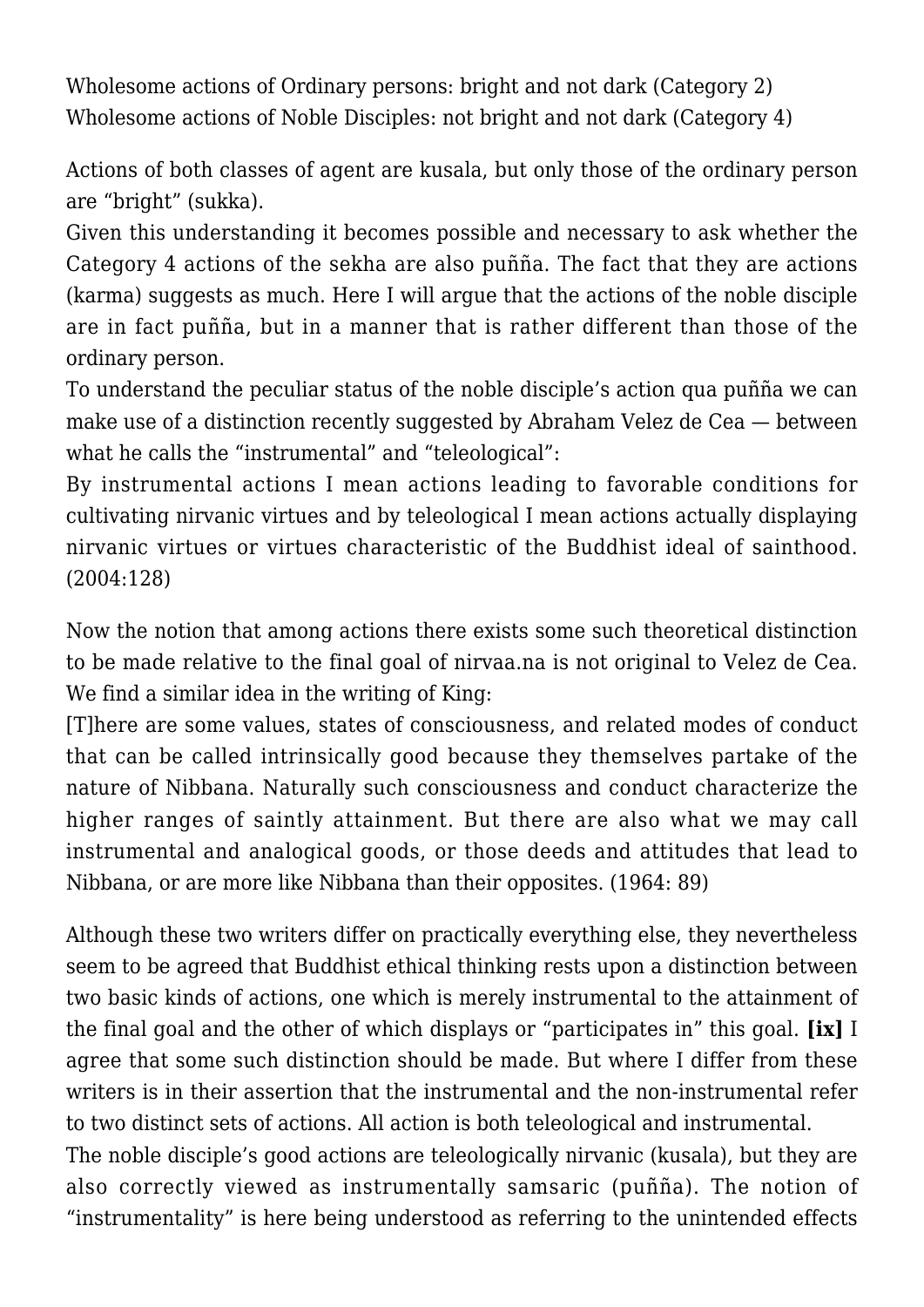of the action. Category 4 actions participate in nirvaa.na; but unless the noble disciple reaches this goal he or she will be reborn in sa.msaara. Such actions will have had the inevitable effect of leading to a higher rebirth, even though this result will have been gained inadvertently. This beneficial result for the person did not inform his or her intention.

The description of the good actions of the ordinary person displays an interesting symmetry. These actions have the unintended effect of leading the agent closer to nirvaa.na. (See King 54-59). They are, therefore, only instrumentally nirvanic (kusala). They are not informed by the final goal, but undertaken for the projected benefit of oneself. The agent's actions therefore lead only to pleasant future experiences, such as a better rebirth. It is precisely a higher rebirth that many ordinary Buddhist lay-people consciously aspire towards. And such they will attain through the performance of their bright category 2 good deeds. There is directionality inherent in the natural order of things. We can therefore speak of such actions as teleologically samsaric (puñña).

The category 4 actions of the noble disciple are both kusala and puñña, but they are also neither bright nor dark. This is to say that while they are not sukka, but also not not sukka (i.e. not ka.nha). The category 2 actions of the ordinary person, on the other hand are sukka and not not sukka (i.e. not ka.nha).

In general then we can conclude that kusala and puñña action is action that is not dark. This account allows us to see the deeper logical structure of Buddhist moral thinking. For disciples in higher training the association between kusala and puñña on the one hand, and sukka on the other, breaks down.

As long as an action is not dark it is both wholesome and meritorious. If it is not dark and is bright then it is instrumentally wholesome (and teleologically meritorious: it has the effect of situating one in a better circumstance to attain nirvaa.na, but this was not the intention). It belongs to the ordinary person. If it is not dark and not bright then it is teleologically wholesome (and instrumentally meritorious: it has positive karmic effects, but these were not intended). Such actions belong to the noble disciple.

The key determinant of an action's being either Category 2 or 4 is the awareness that marks the intention of the agent. Ordinary persons are motivated by a concern informed by the delusion of self; one's moral conduct is motivated by the desire to benefit oneself (e.g., with a higher rebirth, the prospect of pleasure, etc.). The agent's mentality is samsaric.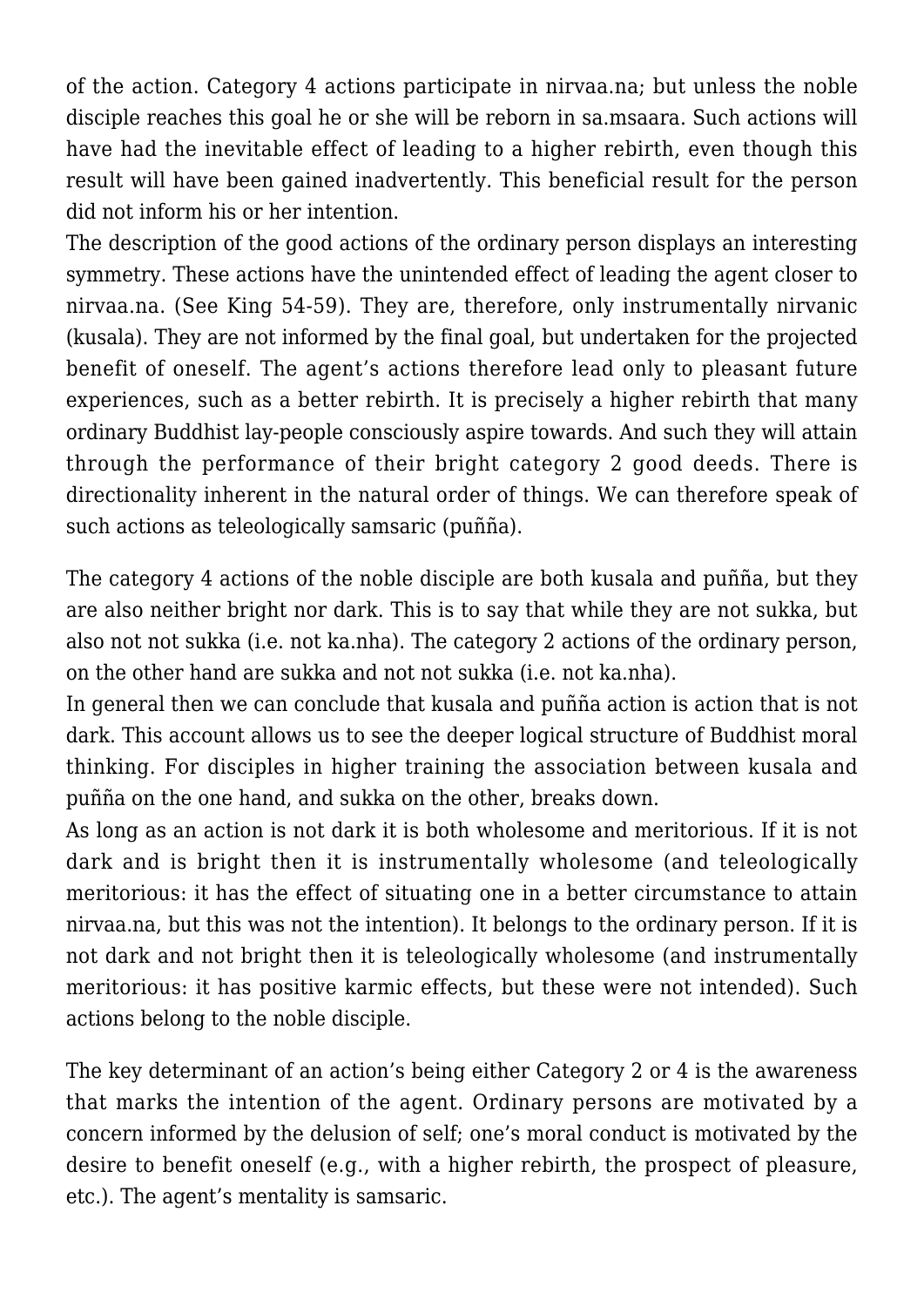But upon entering the Noble Eightfold Path, the agent's actions are marked by nirvaa.na; the efforts made are undertaken in the context of an underlying recognition of this final goal. The deluded view of "self" has been penetrated by certain insight, even if the other unwholesome roots have not been entirely eradicated. Selfless, altruistic conduct becomes possible. The agent's mentality is nirvanic.

What does this mean in concrete terms? The experiential quality of moral action of the two classes of agent-subject is entirely different. They display radically different intentional structures in relation to the twin poles of self and selflessness, or, put another way, sa.msaara and nirvaa.na. For a person with a samsaric orientation actions are positively and negatively charged in experience, they are undertaken with positive or negative results for oneself in mind, i.e. with attachment. For a person with a nirvanic orientation actions are neither positively nor negatively charged in experience. They are emptied of charge in virtue of the absence of a view of self in which to inhere. They are not undertaken or experienced in terms of the results for oneself. The agent feels inevitably drawn towards nirvaa.na, but, paradoxically, not motivated by the goal of attaining it for him or herself. While her actions continue to have unintended effects on the psychophysical organism in sa.msaara, in terms of motive they are unattached.

To sum up: The description of a "good" or "moral" action in early Buddhist thought depends on the agent's spiritual status. We can distinguish two classes of agent and the descriptions of their respective actions:

(1) Ordinary persons (puthujjana): good action is bright, teleologically meritorious and instrumentally wholesome; it is principally describable as puñña, and secondarily as kusala.

(2) Disciples in higher training (sekha): a good action is neither bright nor dark, teleologically kusala and instrumentally puñña; it is accurately described as principally kusala, and secondarily puñña.

If we assume that it is more common for members of the monastic community to have had the experience of transformative insight than it is for members of the laity, then this would allow the same distinction to be drawn along social lines, as opposed to phenomenological and soteriological ones. In so far as Buddhist societies accept this line of thinking, in certain instances the account we have outlined here could be reflected in the social sphere. It could thus lend support to a revised King-Spiro hypothesis. Some Buddhist societies may indeed embody the general notion that there exists two distinct levels of morality, one worldly and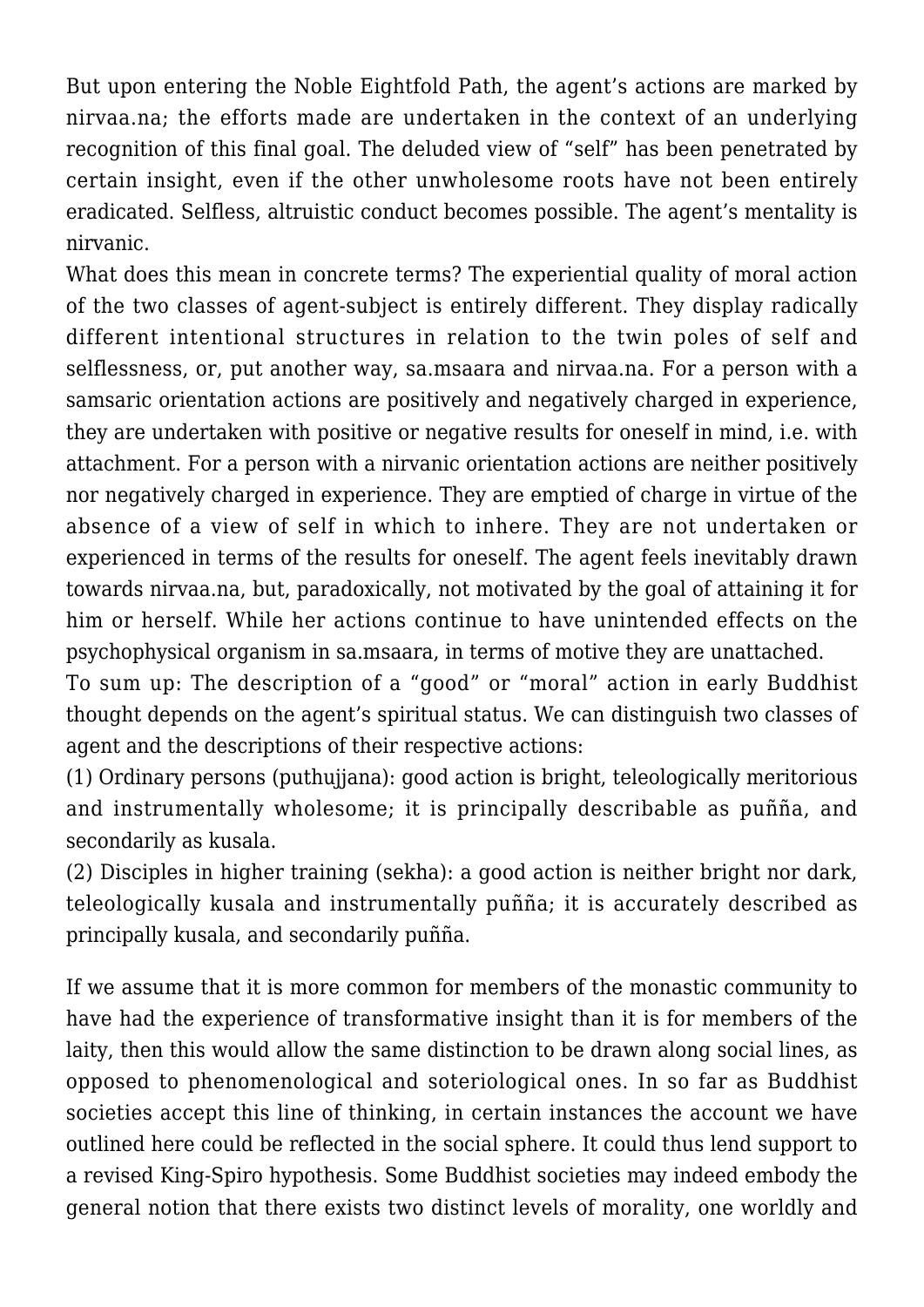one other-worldly (Spiro 68) — and that these two are associated with the laity and monastics respectively. While the ordinary person's conduct is worldly, the conduct of the monastic/noble disciple appears to be both worldly and other worldly at the same time. It occurs in the world, but is not of it, as it were.

In the next section we will investigate the degree to which this account finds support in the scriptures. Before turning our attention in this it would be prudent to carefully distinguish this descriptive account, which is based on a phenomenological distinction, from any account that would suggest that different moral prescriptions apply to different categories of agent. This is an entirely different claim – one that will not be investigated here.

## *Part 2*

How might we test the validity of this hypothesis by analyzing the word-usages and rhetoric the Pali Canon? Here we outline three questions for future investigation:

1) Is there a predominance of kusala language in theoretical descriptions of the noble disciple, and along with this a corresponding predominance of the language of puñña in descriptions of the ordinary person?

2) Is there a tendency for the Buddha to adopt these different vocabularies in addressing these different kinds of agent?

3) Finally, beyond questions of vocabulary, are different forms of moral exhortation used by the Buddha in addressing these different classes of audience?

1. Let us begin with vocabulary. Is this understanding I have outlined corroborated by the use of different moral vocabularies in the discourses themselves? Do the texts tend to prefer the language of kusala in describing the good action of noble disciples? Do they employ the language of puñña in describing the action of ordinary persons?

Initial investigations suggest that this appears to be the case for the noble disciple. Pair B appears to be used most commonly. We have already seen one instance of this above, in the Sekha Sutta. Pair A tends not to be commonly used in describing the virtuous conduct of the noble disciple.

As for the ordinary person, our conclusion has to be somewhat more tentative. It is clear that Pair A is used in describing the virtuous conduct of members of the laity. In most cases we can assume that the individuals discussed are meant to be viewed as ordinary persons (e.g. MN i 371). However, Pair B also appears to be commonly used in describing the good conduct of lay people.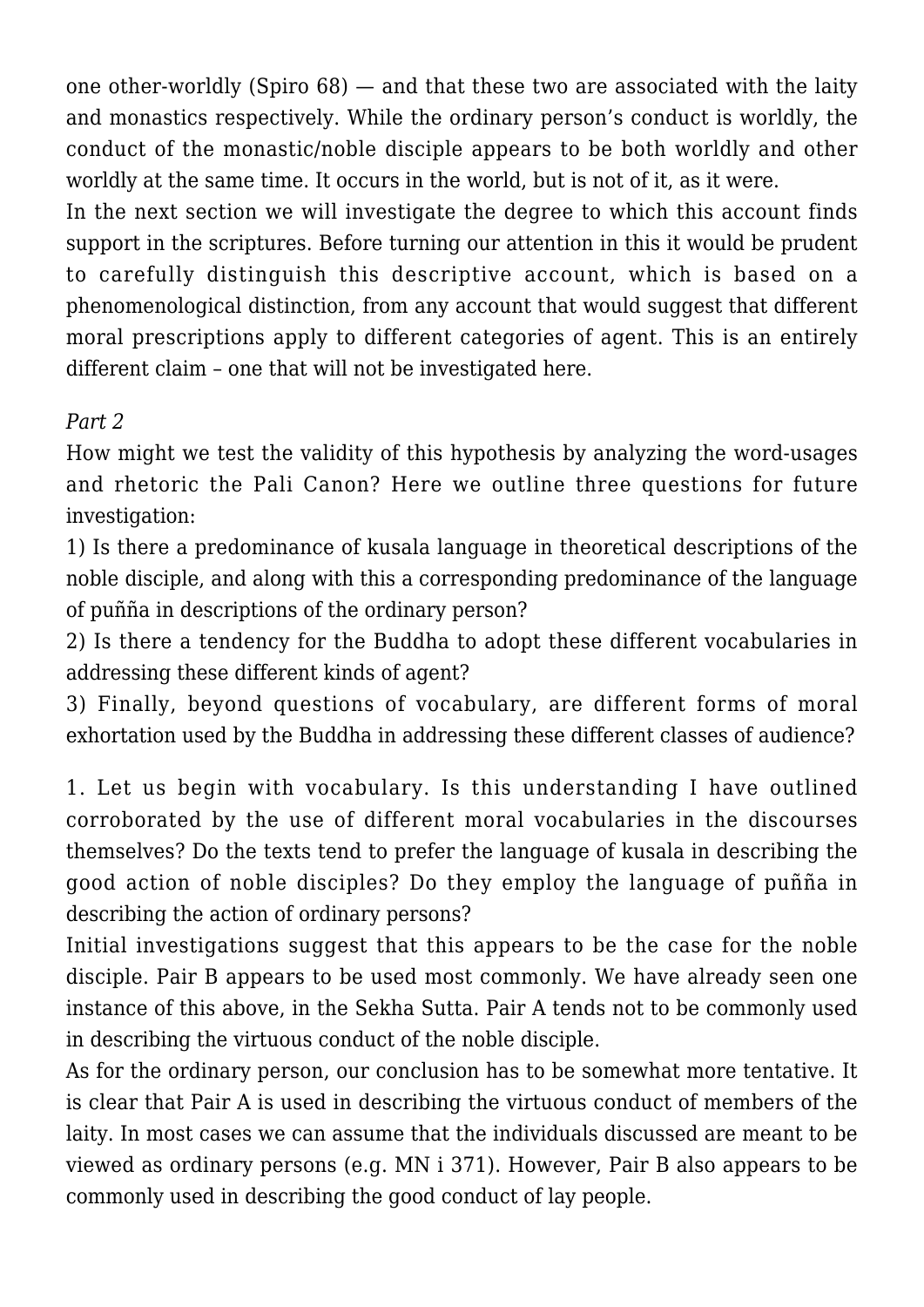2. The vocabulary employed in the Buddha's addresses to these different classes of agent could vary as well.

This suggestion is also difficult to conclusively support. The reason for this is clear. The Buddha's audiences in different discourses are often only specified in terms that do not map neatly onto the division of different classes of agent. Bhikkhus can be ordinary persons (MN i 34). And lay-people can be sekhas (MN ii 262). Although we can often learn the tradition's own understanding of the spiritual status of a particular audience on the basis of a commentary, this isn't always possible. And indeed there is good reason for this. Almost certainly, the Buddha's audiences were often a mixed bag. On any particular occasion a group uniformly addressed "Bhikkhus" could be composed of everyone from newly ordained novices right up to full-fledged arahats. Nor is the spiritual status of the lay-people addressed always clear. To complicate matters further, it is often the case that both lay-people and bhikkhus are in attendance.

In addition, we often see the Buddha in dialogue with one of a variety of samanas such as Niganthas and Ajivakas. The spiritual insight of these individuals is not uniform — some are almost arahats (MN i 489-497), others (such as Aajiivakas) are regarded as spiritually inferior to many lay-people (MN i 483). Because nonbhikkhus can be sekhas, and bhikkhus can be puthujjanas, it becomes difficult to corroborate the hypothesis that the language of puñña tends to be used in addressing the ordinary person while that of kusala is more closely associated with his addresses to noble disciples. In point of fact, we commonly find the language of puñña used in the Buddha's addresses to bhikkhus (e.g. MN i 133) And, often enough, we find the language of kusala used in addresses to nonbhikkhus, including lay-people (MN i 402).

Now we may want to suggest that in these cases the Buddha was addressing spiritually advanced lay-people and non-spiritually advanced bhikkhus, as the case may be. But this isn't always clear. To assert it would be to assume that which we are trying to determine. Our investigation therefore remains inconclusive on this point.

3. A further suggestion would be that the Buddha adopted different forms of moral exhortation in addressing different classes of agent. For example, it might be thought that the Buddha would tend to employ the carrot and stick approach of reward and punishment in lives to come when exhorting the ordinary person to act virtuously, while appealing to the self-evident wholesomeness of virtuous conduct when encouraging the disciple in higher training. Certain forms of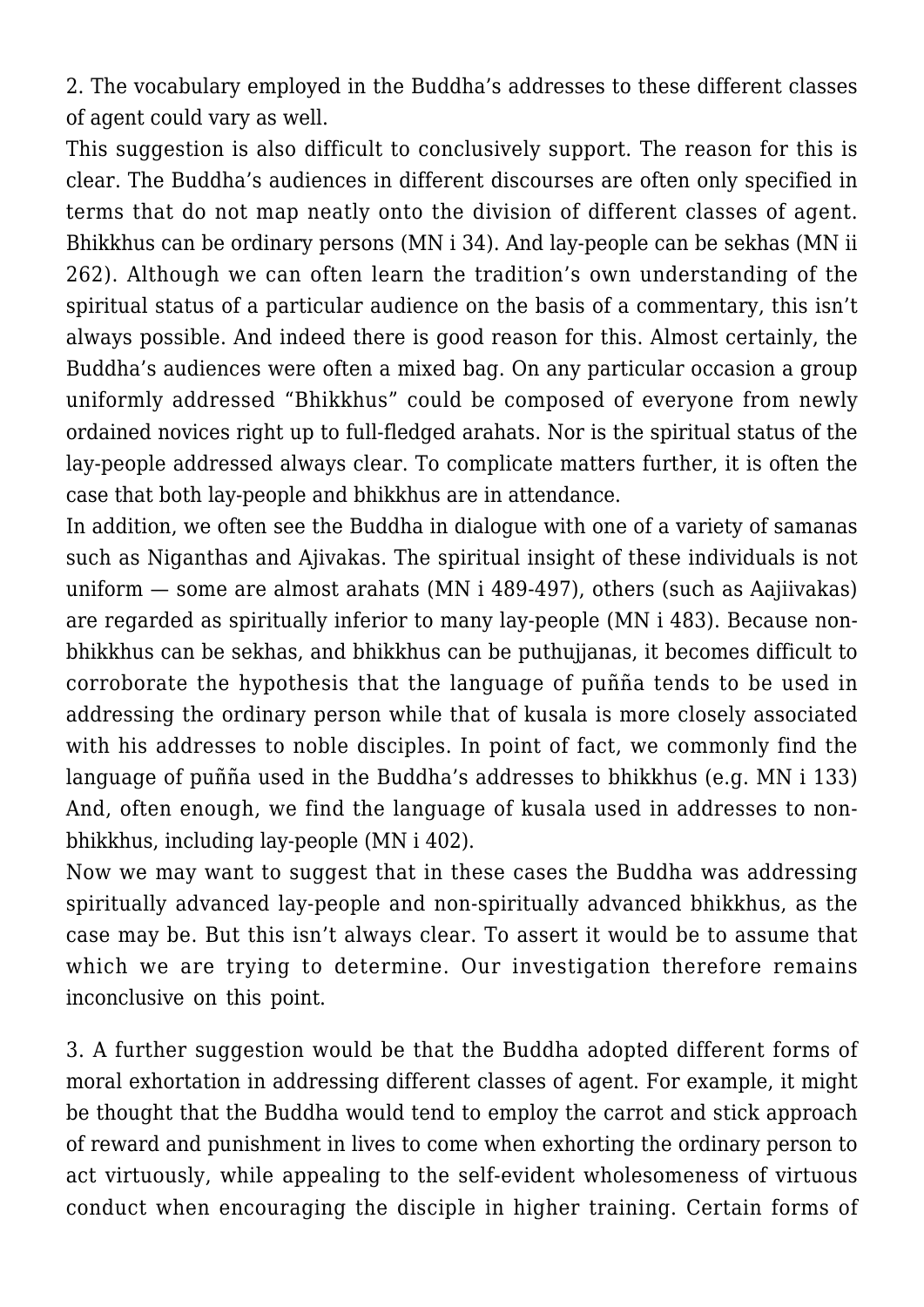address would be more fitting for one who has had their basic orientation reversed by a glimpse of nirvaa.na. Presumably such a person would need less convincing and more encouraging. A worldly minded person on the other hand might need convincing through argument or through promises of reward and punishment in future lives.

But the same considerations just mentioned apply here. If anything the situation is even more vague. There are clear cases where bhikkhus are disciplined or advised with the carrot and stick approach, with considerations of heaven and hell (MN i 142; Also see MN 40, 45, 46). Are these individuals necessarily to be regarded as ordinary persons? In some cases they most certainly are not (e.g. MN 86).

At present the results are inconclusive. In general the texts are not inconsistent with the understanding outlined here. The theoretical grid presented in this paper can be used to as a framework for understanding the contents of a collection of texts that inevitably contains a large number of irresolvable ambiguities.

### **NOTES**

**[i]** Throughout this paper I shall employ the Sanskrit "nirvaa.na" and "karma" in place of the Pali, nibbaana and kamma.

**[ii]** See Bodhi 1992, 14-15. Although I will not go into such details in this paper it should be noted that the term sekha is a general term covering seven out of eight categories of noble person (ariyapuggala) who have not yet reached the fruit of arahathood. This group includes those who have attained the path and the fruit of the stages of Stream-Enterer (sotaapanna), Once-Returner (sakadaagaamin), and Never-Returner (anaagaamin), as well as those who have attained the path but not the fruit of the stage of the arahat. Each of these stages is distinguished on the basis of the progressive elimination of different kinds of defilement. The eighth class of noble person, no longer a disciple, is the individual who has attained the fruit of arahathood – one who has completely purified his or her mind. Such are termed asekha.

**[iii]** Sabbaakusaladhammapahiino… Tathaagato kusaladhamma samannaagato ti / (MN ii 116). Quoted in Keown (1992:118).

**[iv]** King's research was centred in Burma, but he appears to regard his findings as applicable to Theravada societies in general. Spiro's fieldwork was also in Burma, but his is a more nuanced account – providing for differences among Buddhist countries (see e.g. Spiro: 97).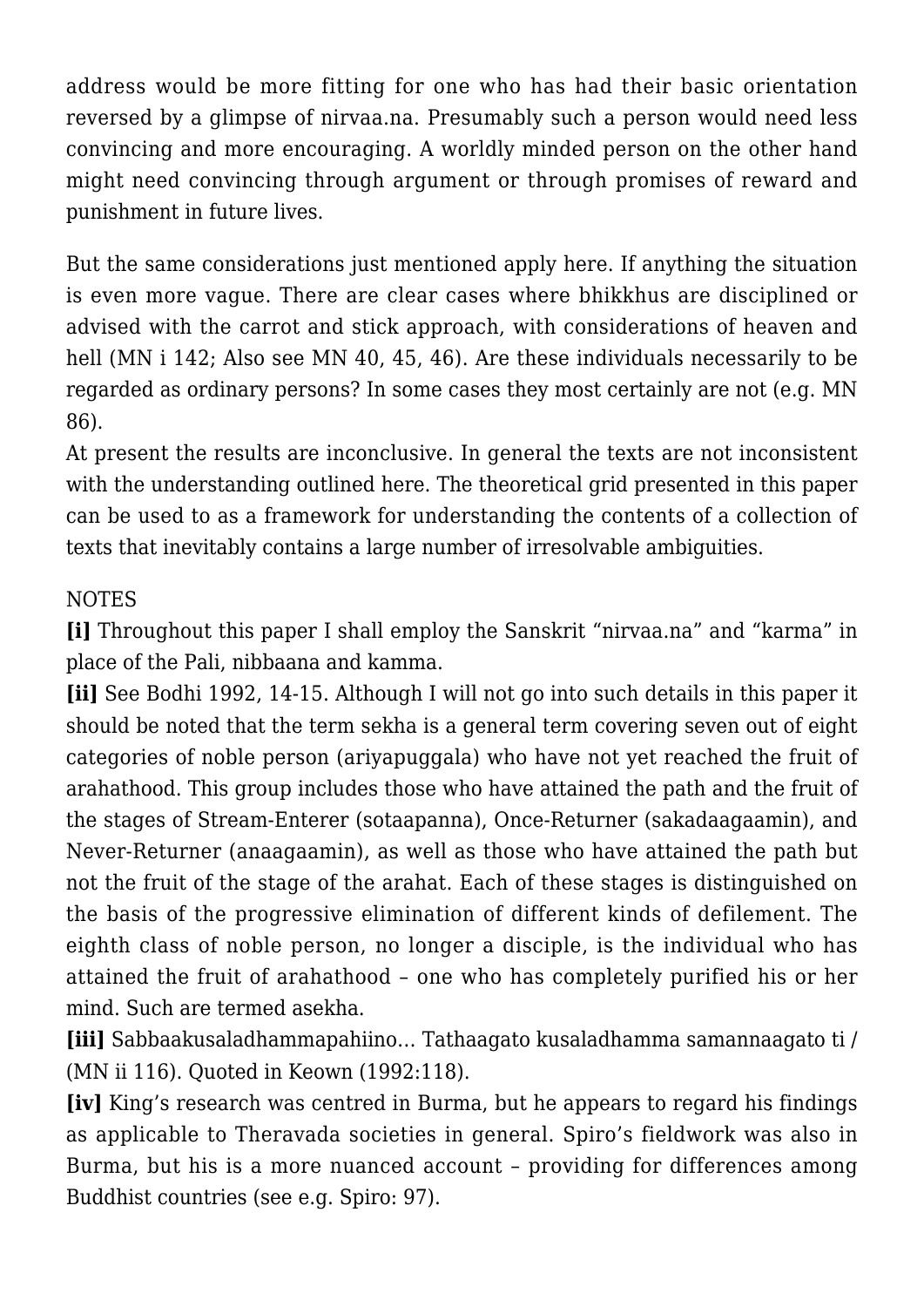**[v]** "O Pu.n.na, there are four kinds of action taught by me after realizing them directly myself. What are the four? There is, O Pu.n.na, dark action with dark result. There is, O Pu.n.na, bright action with bright result. There is, O Pu.n.na, action which is dark and bright, with dark and bright result. There is, O Pu.n.na, action which is neither dark nor bright, with neither dark nor bright result, action that leads to the destruction of actions." Cattaar' imani, pu.n.na, kammaani mayaa saya.m abhiññaa sacchikatvaa paveditaani, katamaani cattaari: atthi, pu.n.na, kamma.m ka.nha.m ka.nhavipaaka.m; atthi, pu.n.na, kamma.m sukka.m sukkavipaaka.m; atthi, pu.n.na, kamma.m ka.nhasukka.m ka.nhasukkavipaaka.m; atthi, pu.n.na, kamma.m aka.nha.m asukka.m aka.nhaasukkavipaaka.m, kamma.m kammakkhayaaya sa.mvattati / (MN i 389)

**[vi]** The idea behind the third category is that we are beings of mixed motive: our intentions are a confusion of the positive and the negative. But there are conceptual problems here; strictly speaking, there can be no shades of grey. The description of a "single" action as "mixed" must be understood as indicating a rapid fluctuation in underlying motive (Harvey 2000:44).

**[vii]** The unwholesome consists in killing, taking what is not given, sensual misconduct, malicious speech, harsh speech, gossip, covetousness, ill-will, and wrong view. The wholesome is listed as the negation of the unwholesome (MN i 47).

**[viii]** In a previous paper (2005) I referred to the two value domains as the karmatic and the soteriological or nirvanic. Here, on the other hand, for pairs A and B I prefer samsaric and nirvanic respectively. The reason for this is threefold. First of all, the notion of merit is a soteriological notion, in the most general sense. Second, the terms kusala and akusala are in the Pali canon regularly applied as adjectives qualifying action (karma). Third, by employing the starkly opposed terminology of sa.msaara and nirvaa.na, greater logical clarity is achieved in analysis – and in terms originating within the Buddhist tradition itself. **[ix]** Their label for the latter differs of course; for a variety of reasons, which I won't argue here, I prefer Velez de Cea's "teleological" over King's "intrinsic". The important point is the twofold structure. By 'teleological' I mean to convey the intentional aspect of the action. Another way of saying this would be to say that an action is teleological in that it is directed by the agent towards a goal. It has an aim. An action's telos then, is that for the sake of which it is undertaken. By 'instumental' I mean to convey the secondary, non-intended results and sideeffects of the action; in some cases these may be known by the agent and indeed deliberately aimed for as subsidiary steps towards the attainment of the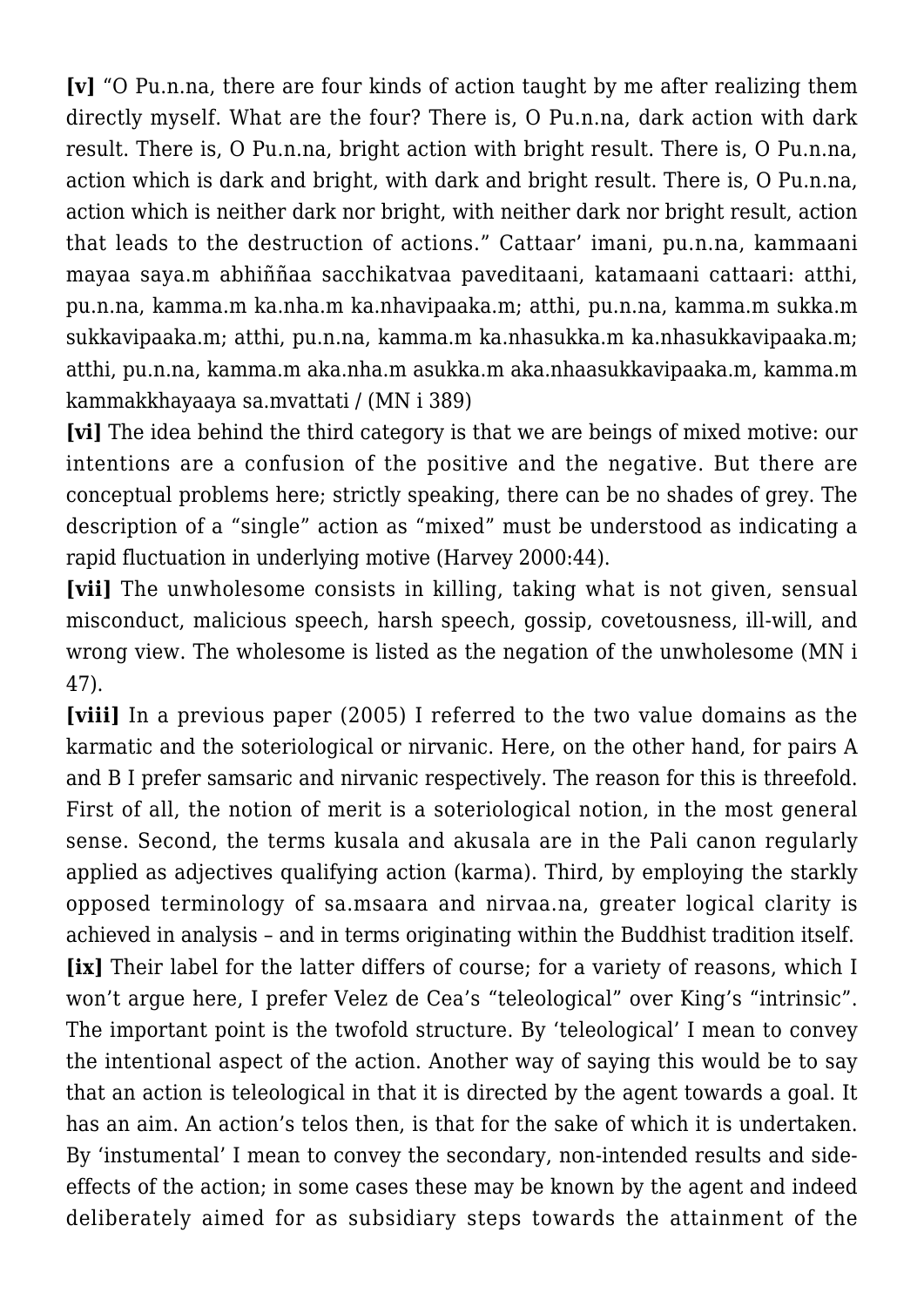overarching goal.

REFERENCES

Adam, Martin T. (2005) "Groundwork for a Metaphysic of Buddhist Morals: A New Analysis of puñña and kusala, in light of sukka". *Journal of Buddhist Ethics* 12, 62-85.

Adam, Martin T. (2006) "Nonviolence and Emptiness: Buddha, Gandhi, and the 'Essence of Religion'." ARC, *The Journal of the Faculty of Religious Studies*, McGill University 34. 225-238.

Anscombe, G. E. M. *Intention.* Ithaca: Cornell University Press, 1963.

Bodhi, Bhikkhu. (1992) *The Root of Existence: The Muulapariyaaya Sutta and its Commentaries*. Kandy: Buddhist Publication Society.

Cha††ha San.gaayana CD-ROM, (1999) Version 3.0. Igatpuri: Vipassana Research Institute.

Clayton, Barbara. (2002) *Ethics in the Shik.sasamuccaya: A study in Mahaayaana morality.* Ph.D. thesis. McGill University.

Cousins, L. S. (1996) "Good or skillful? Kusala in Canon and Commentary," *Journal of Buddhist Ethics* 3, 136-164.

Gethin, Rupert. (1998). *The Foundations of Buddhism*. Oxford: Oxford University Press.

Gethin, Rupert. (2004) "Can Killing a Living Being Ever Be an Act of Compassion? The Analysis of the Act of Killing in the Abhidhamma and Paali Commentaries," *Journal of Buddhist Ethics* 11, 168-202.

Harvey, Peter. (2000) *An Introduction to Buddhist Ethics.* Cambridge: Cambridge University Press.

Keown, Damien. (1992) *The Nature of Buddhist Ethics*. London: Macmillan Press.

Nyaa.namoli, Bhikkhu and Bhikkhu Bodhi. (1995) *The Middle-Length Discourses of the Buddha: A New Translation of the Majjhima Nikaaya*. Boston: Wisdom Publications.

Nyanatiloka. (1972) *A Buddhist Dictionary: Manual of Buddhist Terms and Doctrines.* Colombo: Frewin & co., Ltd.

Payutto, P. A. (1999) *Good, Evil and Beyond: Kamma in the Buddha's Teachings*. Bangkok: Buddhadhamma Foundation.

Premasiri, P. D. (1976) "Interpretation of Two Principal Ethical Terms in Early Buddhism." *Sri Lanka Journal of the Humanities* II: 63-74

Premasiri, P. D. (1987) "Early Buddhist Concept of Ethical Knowledge: A Philosophical Analysis." In: *Buddhist Philosophy and Culture: Essays in Honor of*